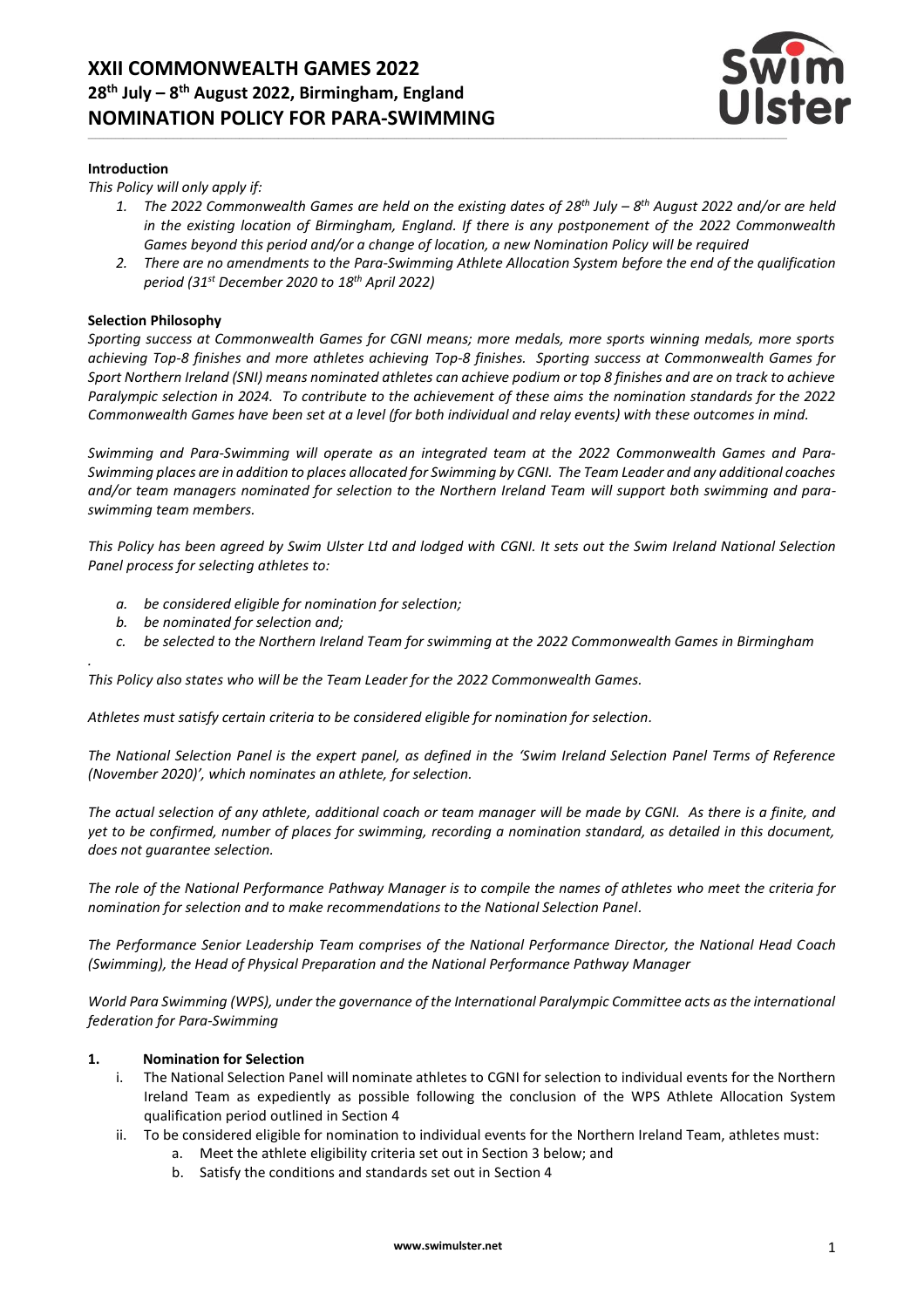

## **2. Northern Ireland Team**

- i. CGNI is the body which has the power to select an athlete or member of staff to the Northern Ireland Team for the 2022 Commonwealth Games in Birmingham, England
- ii. CGNI will determine the team size and personnel
- iii. CGNI agrees to notify Swim Ulster Ltd of its selection or its refusal to select any nominated athlete as soon as reasonably practicable after CGNI receives the National Selection Panel's nominations following the conclusion of each Nomination Stage

## **3. Athlete Eligibility**

At the time that the National Selection Panel is nominating athletes for selection to CGNI, athletes must meet the following criteria to be considered eligible for nomination:

- i. Be internationally classified with a 'Confirmed' Sport Class Status or a 'Review' Sport Class Status 2023 or later;
- ii. Hold an active WPS License for the 2022 season;
- iii. Be eligible to represent Northern Ireland as per Commonwealth Games Federation Bylaw 17. A copy of this document can be requested by emailing admin@swimulster.net;
- iv. Be a registered member of a Swim Ulster Ltd club based in Northern Ireland (any membership category is accepted) for the 2020-2021 and the 2021-2022 season;
- v. Declare Northern Ireland as their Commonwealth country of representation;
- vi. Be in good standing with Swim Ireland and Swim Ulster Ltd;
- vii. Be available to fulfil all of the Northern Ireland Team obligations;
- viii. Comply with the statements and expectations of the Swim Ireland 'On This Performance Team' booklet;
- ix. Not be the subject of a current anti-doping ban, a current doping violation and/or a pending doping violation. Paralympics Ireland or British Para Swimming shall immediately inform Swim Ulster Ltd who in turn will inform CGNI of the outcome of any anti-doping test of any athlete nominated for selection;
- x. Comply with any Commonwealth Games Federation, WPS and CGNI eligibility criteria and/or requirements. CGNI, in consultation with WPS and the Commonwealth Games Federation, will decide on any question of eligibility (having regard to all eligibility criteria set by the Commonwealth Games Federation, WPS and Swim Ulster Ltd Ltd) with the CGNI decision being final

#### **4. Athlete Nomination Procedure**

- i. Para-Swimming places will be allocated using the Athlete Allocation System published by WPS, a copy of which can be requested by emailing [admin@swimulster.net](mailto:admin@swimulster.net)
	- o Only results achieved by athletes at WPS recognised competitions are eligible for world rankings;
	- $\degree$  The qualification period is 31<sup>st</sup> December 2020 to 18<sup>th</sup> April 2022;
	- o At the conclusion of the qualification period, CGA Nations will be extracted from the WPS World Rankings to create a Commonwealth adjusted ranking list;
	- o CGA's will be eligible to qualify a maximum of three athletes per individual event and the Commonwealth adjusted ranking list will be amended to reflect this maximum number
	- o Qualification slots will be issued to CGNI in the name of a specific athlete for allocation and are therefore non-transferable
- ii. Subject to National Selection Panel discretion, athletes selected to the Northern Ireland Team via an individual event may also be considered for additional individual event entries if the Northern Ireland Team do not already have three athletes selected for the individual event in question
- iii. The decision of the National Selection Panel shall be subject to an Appeals Process (Section 12)

| $1001C +$             |                           |                       |
|-----------------------|---------------------------|-----------------------|
| <b>MALE</b>           | Event                     | <b>FEMALE</b>         |
| <b>Classification</b> |                           | <b>Classification</b> |
| S7 & S13              | 50 <sub>m</sub> Freestyle | S <sub>13</sub>       |
|                       | 100m Freestyle            | S <sub>9</sub>        |
| S <sub>14</sub>       | 200m Freestyle            | S <sub>14</sub>       |
| S9                    | 100m Backstroke           | S <sub>8</sub>        |
| SB <sub>8</sub>       | 100m Breaststroke SB6     | SB6                   |
| S <sub>10</sub>       | 100m Butterfly            |                       |
|                       | 200 <sub>m</sub> IM       | SM10                  |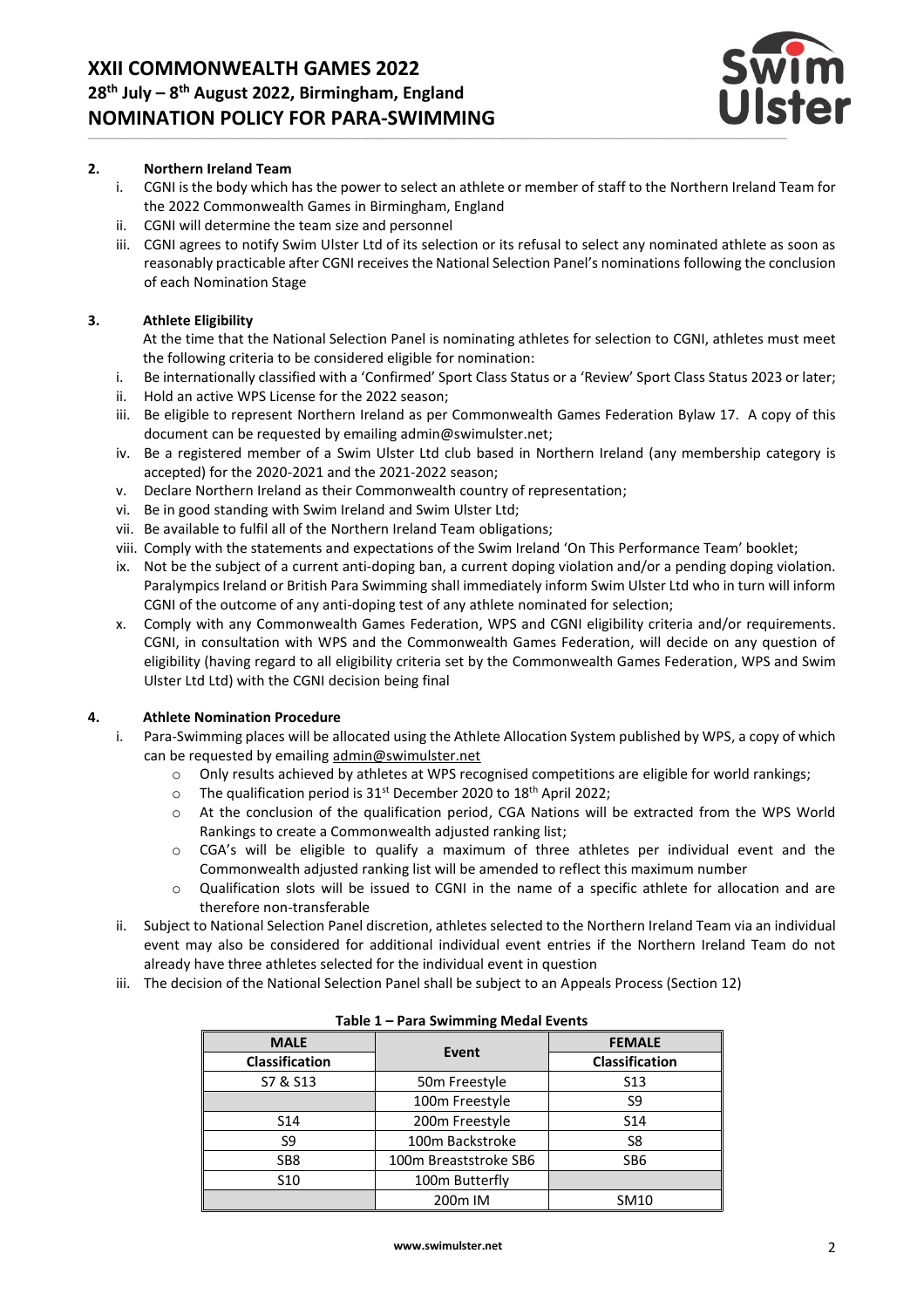

## **5. Team Leader**

i. The Team Leader for the Northern Ireland Team at the Commonwealth Games will be the National Performance Pathway Manager

## **6. Northern Ireland Team Obligations**

- CGNI will publish a suite of obligations which must be agreed to by any athlete who has been selected to represent the Northern Ireland Team at the Commonwealth Games. In addition to CGNI obligations, Swim Ulster Ltd oblige all athletes selected by CGNI to:
- i. Complete, sign and comply with the Swim Ireland National Team Code of Conduct
- ii. Comply with the CGNI Team Members Agreement
- iii. Complete a Swim Ulster Ltd Medical Form prior to competing at the Commonwealth Games
- iv. Commit to the values of the Swim Ireland National Squad Athlete Charter
- v. Abide by the Uniform Policy, the Media Policy, the Appearances Policy, the Betting, Gambling & Integrity Policy, and the Sports Supplements Policy of the Swim Ireland National Team
- vi. At the date of the decision of CGNI selections, all athletes selected must ensure that they are making the required Paralympics Ireland Kitman or British Para-Swimming Monitoring submission each training day
- vii. Comply with Swim Ulster Ltd, CGNI and FINA swimwear regulations
- viii. Adhere to all prescribed travel arrangements which might involve different travel dates to other members of the Team
- ix. Not take holidays between the 2022 Irish Open Championships and the Commonwealth Games
- x. Not attend overseas camps and/or competitions between the 18th April 2022 and the Commonwealth Games without prior written approval from the National Performance Pathway Manager
- xi. Make themselves available for all Northern Ireland Team activities designated by the National Performance Pathway Manager (including, but not limited to, a 2022 National Team Day, any CGNI Pre-Event Team Days, preparation camps and/or holding camps)
- xii. No Team member will be allowed to leave a Team camp or undertake any activities that are not directly relevant to the Team camp, including any external media, sponsor, or social activities. Failure to attend the required activities could result in an athlete being de-nominated. Under exceptional circumstances, written approval to be excluded from activities can be given by the National Performance Pathway Manager
- xiii. Nominated athletes, team coaches, and team managers agree not to attend the Commonwealth Games Opening Ceremony
- xiv. Nominated athletes, team coaches, team managers, Swim Ulster Ltd and Swim Ireland agree not to disclose any nominated name to the press or any other media (including their own social media) until CGNI have selected the team member for the Commonwealth Games and announced this to the press and other media
- xv. Nominated athletes, team coaches, team managers, Swim Ulster Ltd and Swim Ireland agree to abide by all CGNI and Commonwealth Games Federation requirements

## **7. Team Uniform/Kit**

- i. All Team uniform and kit (other than racing suits and swim caps) will be provided for and to the Team by CGNI
- ii. All Team racing suits, and swim caps will be provided for and to the Team by Swim Ulster Ltd or CGNI
- iii. Athletes accepting racing suits from Swim Ulster Ltd and/or CGNI must wear them (or another branded suit of the same sponsor) for all of their races. Athletes may exercise 'freedom of choice' in the wearing of a nonsponsor suit, but such a suit must be unbranded

#### **8. Competitive Readiness**

'Competitive Readiness' means the combined professional opinion of the National Performance Director and the National Performance Pathway Manager following advice, where necessary, from a member/s of the CGNI Medical Team as to the ability of an athlete who has been nominated for selection or who has been selected to represent the Northern Ireland Team at the Commonwealth Games to achieve an equal or superior performance in their selected Olympic event(s) over their performance achieved to qualify for nomination for selection and/or selection

i. Athletes who, in the opinion of the National Performance Director and National Performance Pathway Manager, do not remain Competitively Ready by reason of lack of fitness, injury, illness, application to training, performance behaviour or other reasons, may be removed from the Northern Ireland Team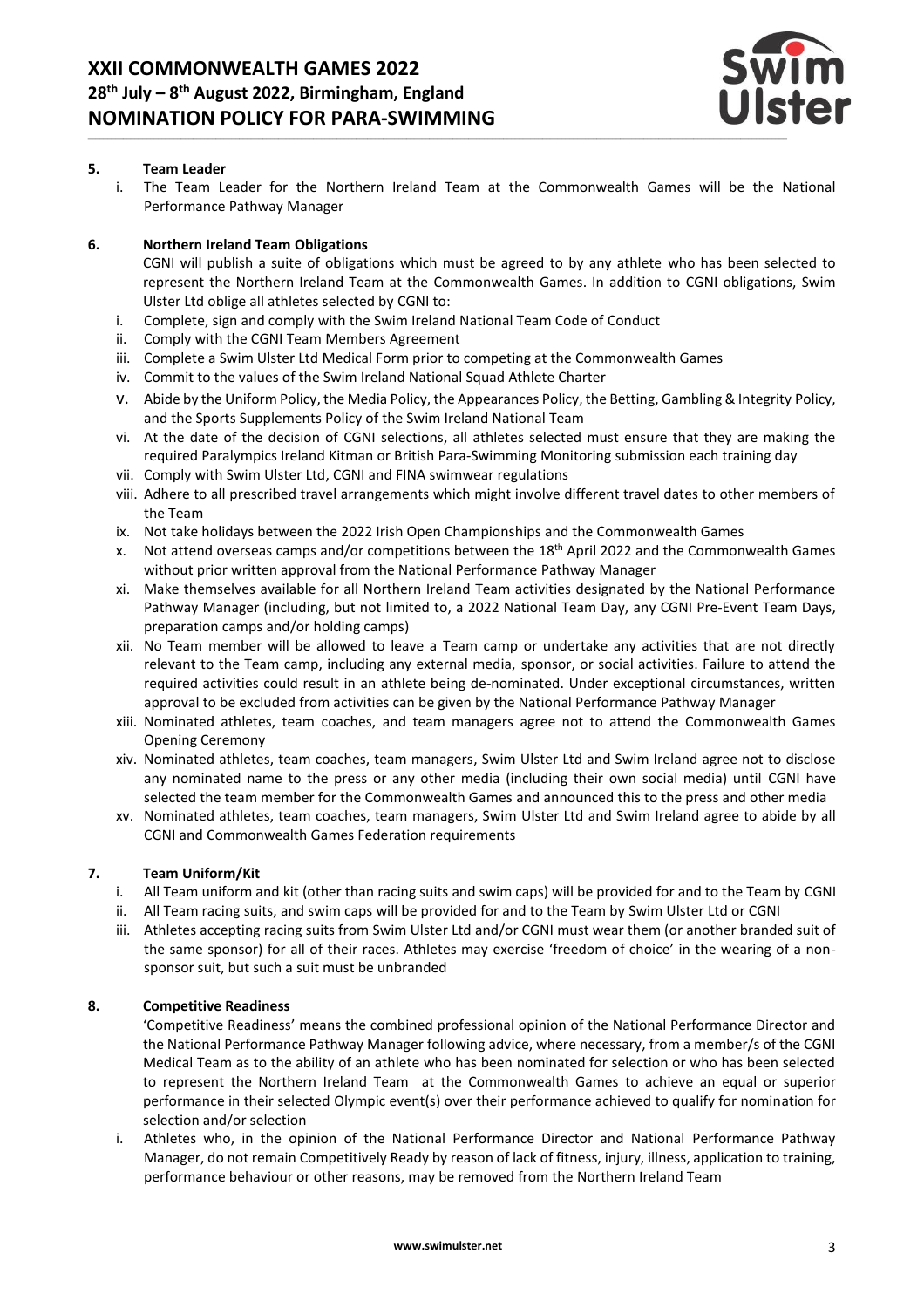# **XXII COMMONWEALTH GAMES 2022 28 th July – 8 th August 2022, Birmingham, England NOMINATION POLICY FOR PARA-SWIMMING**



- ii. Athletes and their home programme coaches shall immediately report any injury, illness, change in training, change in application to training and/or performance behaviour, that could affect their ability to compete at their highest level at the Commonwealth Games, to the National Performance Pathway Manager in writing, via e-mail
- iii. In the case of lack of fitness, injury, or illness, it shall be necessary for the National Performance Director and the National Performance Pathway Manager to consider recommendations made by a member/s of the CGNI Medical Team
- iv. In the case of application to training, or performance behaviour or other reasons, it shall not be necessary for the National Performance Director and the National Performance Pathway Manager to seek recommendations from a member/s of the CGNI Medical Team
- v. In the case of lack of fitness, injury or illness, such athletes may be subject to a 'Proof of Readiness Test' to be determined by the National Performance Director, the National Performance Pathway Manager and appropriate a member/s of the CGNI Medical Team. The Proof of Readiness test will consist of a controlled performance such as a competition or an observed test or a time trial
- vi. Athletes who are notified of a Competitive Readiness concern shall not travel with the Northern Ireland Team to any Team event including the Commonwealth Games and the Commonwealth Games Holding Camp, unless and until the opinion of the National Performance Director and National Performance Pathway Manager has been communicated to that athlete that the athlete does meet their opinion of Competitive Readiness. If the athlete is at either the Commonwealth Games or the Commonwealth Games Holding Camp and the opinion is that the athlete is not Competitively Ready, then he or she may be required to return home immediately
- vii. The opinion on Competitive Readiness made by the National Performance Director and the National Performance Pathway Manager is final

## **9. Withdrawal & Removals**

At any stage an athlete, coach or team manager may withdraw from the Northern Ireland Team but may only do so in extenuating circumstances

- i. An athlete, coach or team manager may be removed from:
- a. Eligibility for nomination, or;
- b. Nomination for selection, or;
- c. Selection to the Northern Ireland Team for any of the following reasons:
- Behaviour that is inconsistent with the National Team Code of Conduct
- Found to be in violation of any anti-doping policy or procedure as outlined by Swim Ulster Ltd, Swim Ireland, Sport Ireland, UK Anti-Doping Agency and/or the World Anti-Doping Agency (WADA);
- Unable or unwilling to fully comply with the Northern Ireland Team Obligations (Section 6)
- ii. An athlete may be removed from the Northern Ireland Team before or after nomination for selection or before or after selection if, in the opinion of the National Performance Director and the National Performance Pathway Manager, he/she does not have Competitive Readiness (Section 8)

## **10. Unforeseen Circumstances**

i. In the event that this Policy is silent on any matter which arises in the administration or application or interpretation of any selection process or decision, then the National Selection Panel shall have discretion to determine any issue as they deem fit so long as it is exercised fairly and quickly

#### **11. Amendments**

- i. Subject to Swim Ulster Ltd and CGNI approval, the Performance Senior Leadership Team reserves the right to make changes to this Policy which, in its discretion, are necessary. No such changes shall be made after the commencement of the 2022 Irish Open Championships unless the changes relate to the National Selection Panel exercising its discretion under the 'Unforeseen Circumstances' provisions (Section 10)
- ii. Subject to Swim Ulster Ltd and CGNI approval, the Performance Senior Leadership Team reserves the right to review and modify this Policy or a decision related to the nomination process in the case of rule or policy changes from the Commonwealth Games Federation and/or FINA that affect the criteria set out in this Policy
- iii. Any changes to this Policy shall be communicated via [www.swimulster.net](http://www.swimireland.ie/)